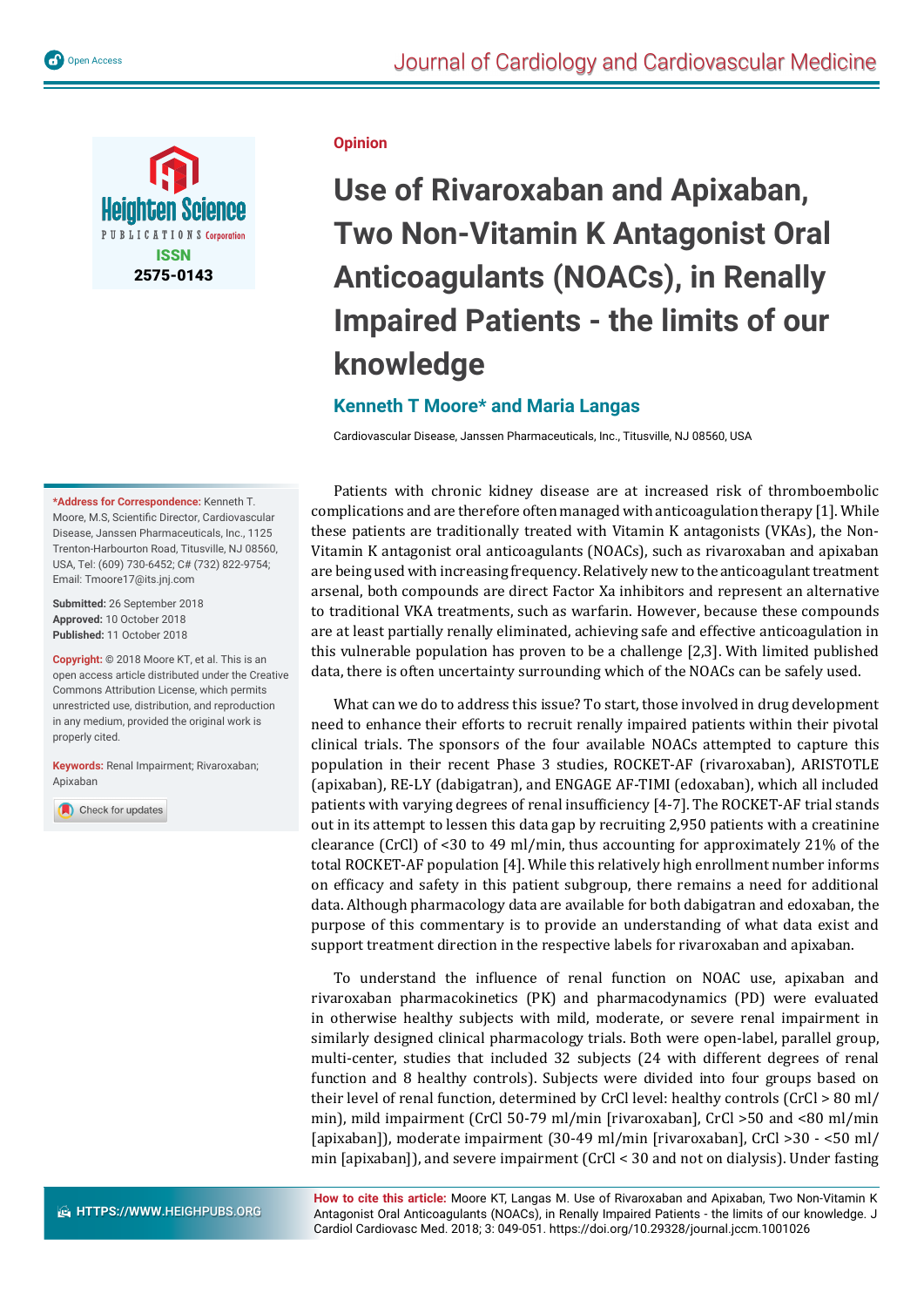

conditions, subjects received either a single dose of rivaroxaban 10 mg or apixaban 10 mg in their respective trials. Serial blood and urine samples were collected throughout the trials for PK and PD assessments [8,9].

In both studies systemic exposure, measured by area under the concentration-time curve (AUC), increased similarly as CrCl decreased or renal function worsened. Apixaban displayed a 16%, 29%, and 38% increase in AUC for those subjects with mild, moderate, and severe renal impairment, respectively [8]. In a similar pattern, rivaroxaban displayed a 44%, 52%, and 64% increase in AUC for those subjects with mild, moderate, and severe renal impairment, respectively [7]. These AUC values can be seen in table 1. This increase in systemic exposure was expected, as there is a decrease in overall drug clearance as renal function deteriorates. These clinical pharmacology data in turn complement the limited safety and efficacy data obtained in the phase 3 clinical trials.

The only data available for rivaroxaban and apixaban in patients with End Stage Renal Disease (ESRD: CrCl <15 ml/min) and on dialysis are strictly from clinical pharmacology studies. Both sponsors conducted a similarly designed trial which consisted of an open-label, parallel group, single center design. In each study, 16 otherwise healthy subjects were enrolled, eight with ESRD and on dialysis and eight with normal renal function. All subjects were administered a single dose of medication, either rivaroxaban 15 mg or apixaban 5 mg. Patients with normal renal function received a single dose once and patients with ESRD received a single dose twice (once prior to dialysis and once after dialysis), separated by a washout period. Serial PK and PD blood samples were collected prior to dose and up to 72 hours post-dose in both studies. The only significant deviation between the two study designs was the use of saline or low-dose unfractionated heparin during dialysis to keep the lines patent for patients receiving apixaban or rivaroxaban, respectively [10,11].

Once again, both studies yielded a similar pattern in results. The overall increase in systemic exposure post-dialysis, as measured AUC was 36% for apixaban and 56% for rivaroxaban [10,11]. These AUC values are also depicted in table 1. Both compounds show a potential maximum increase in systemic exposure once a patient reaches a level of moderate to severe renal impairment.

Based on the totality of the data on renally impaired subjects, the US Food and Drug Administration went through a process of label harmonization regarding the renally impaired Atrial Fibrillation (AF) population. The result is that both the apixaban and rivaroxaban labels have nearly identical recommendations for patients with renal impairment or ESRD on dialysis and AF. These recommendations can be found in section 8.6 of the respective labels [2,3] (Table 2). It is important to understand that although both compounds have a recommended dosing for patients with ESRD and AF, neither has an FDA approved indication for use in this population. Both labels indicate, "It is not known whether these concentrations will lead to similar stroke reduction and bleed risk in patients with ESRD on dialysis as was seen in ROCKET-AF/ARISTOTLE," respectively, which is based on this limited PK and PD data [2,3].

While data are limited in the renal population with AF, rivaroxaban and apixaban share nearly identical FDA labeling and recommendations. Physicians should be informed of their options and these limitations. As Sponsors of these trials, the pharmaceutical industry needs to continue its efforts to obtain data in these 'real world' types of patients. After all, "The level of our success is limited only by our imagination and no act of kindness, however small, is ever wasted". (Aesop).

| Table 1: Rivaroxaban and apixaban systemic exposure (AUC). |                                 |                              |
|------------------------------------------------------------|---------------------------------|------------------------------|
| <b>Renal Impairment</b>                                    | <b>Rivaroxaban AUC Increase</b> | <b>Apixaban AUC Increase</b> |
| Mild                                                       | 44%                             | 16%                          |
| Moderate                                                   | 52%                             | 29%                          |
| Severe                                                     | 64%                             | 38%                          |
| <b>ESRD on Dialysis</b>                                    | 56%                             | 36%                          |